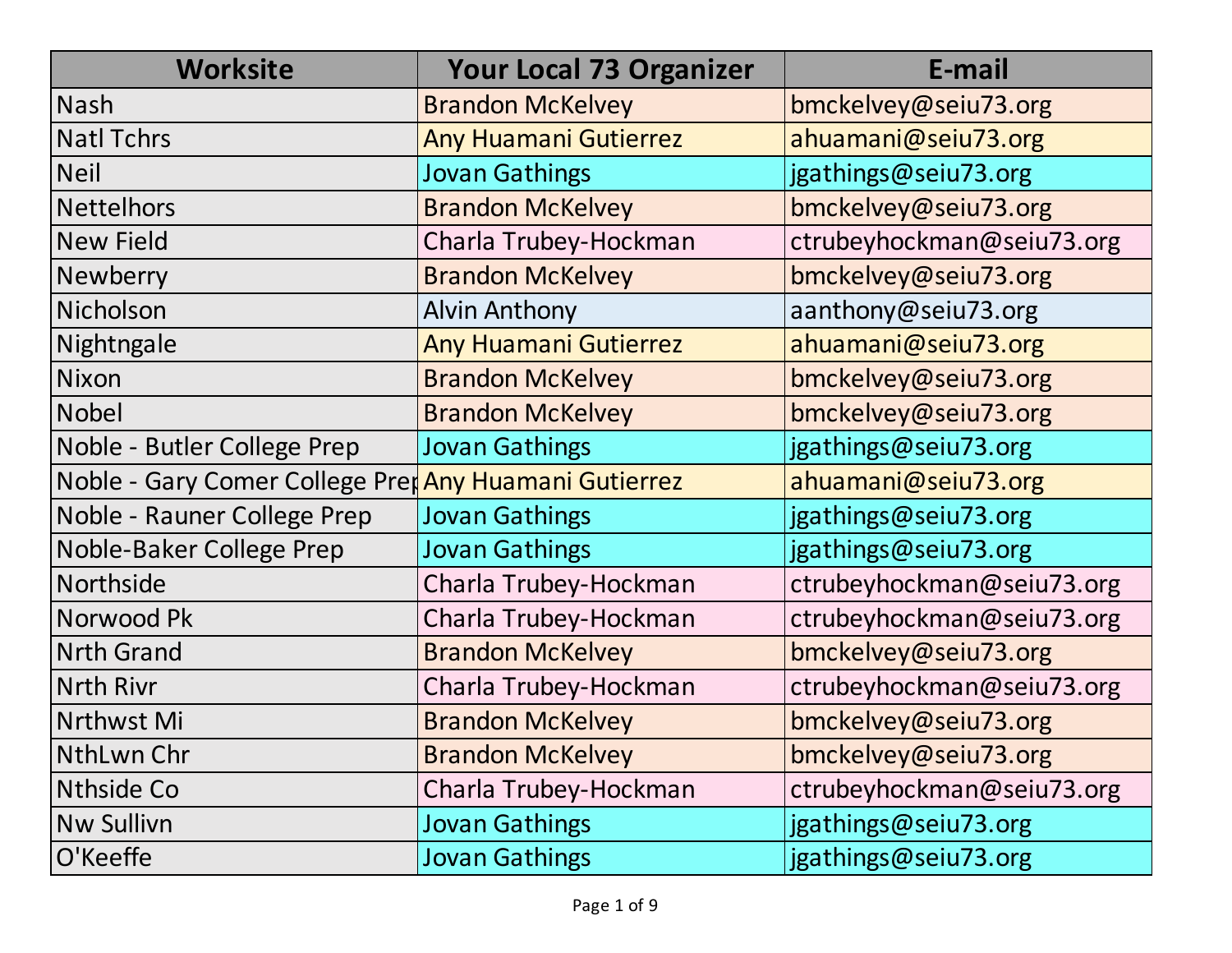| <b>Worksite</b>                                       | <b>Your Local 73 Organizer</b> | E-mail                    |
|-------------------------------------------------------|--------------------------------|---------------------------|
| O'Toole                                               | <b>Alvin Anthony</b>           | aanthony@seiu73.org       |
| Ogden Elementary (K-4)                                | <b>Any Huamani Gutierrez</b>   | ahuamani@seiu73.org       |
| Ogden International High School Any Huamani Gutierrez |                                | ahuamani@seiu73.org       |
| Ogden Middle School (Jenner)                          | <b>Any Huamani Gutierrez</b>   | ahuamani@seiu73.org       |
| Oglesby                                               | <b>Alvin Anthony</b>           | aanthony@seiu73.org       |
| Onahan                                                | Charla Trubey-Hockman          | ctrubeyhockman@seiu73.org |
| <b>Oriole Par</b>                                     | Charla Trubey-Hockman          | ctrubeyhockman@seiu73.org |
| Orozco                                                | <b>Any Huamani Gutierrez</b>   | ahuamani@seiu73.org       |
| <b>Orr Acad</b>                                       | <b>Brandon McKelvey</b>        | bmckelvey@seiu73.org      |
| <b>Ortiz Dmn</b>                                      | <b>Any Huamani Gutierrez</b>   | ahuamani@seiu73.org       |
| <b>Otis</b>                                           | <b>Any Huamani Gutierrez</b>   | ahuamani@seiu73.org       |
| Owen                                                  | <b>Alvin Anthony</b>           | aanthony@seiu73.org       |
| Palmer                                                | Charla Trubey-Hockman          | ctrubeyhockman@seiu73.org |
| Park Manor                                            | <b>Jovan Gathings</b>          | jgathings@seiu73.org      |
| Parker                                                | <b>Alvin Anthony</b>           | aanthony@seiu73.org       |
| Parkside                                              | <b>Jovan Gathings</b>          | jgathings@seiu73.org      |
| Pasteur                                               | <b>Any Huamani Gutierrez</b>   | ahuamani@seiu73.org       |
| Payton                                                | <b>Any Huamani Gutierrez</b>   | ahuamani@seiu73.org       |
| Peace                                                 | <b>Any Huamani Gutierrez</b>   | ahuamani@seiu73.org       |
| Peace HS                                              | <b>Any Huamani Gutierrez</b>   | ahuamani@seiu73.org       |
| Peck                                                  | <b>Any Huamani Gutierrez</b>   | ahuamani@seiu73.org       |
| Peirce                                                | Charla Trubey-Hockman          | ctrubeyhockman@seiu73.org |
| Penn                                                  | <b>Brandon McKelvey</b>        | bmckelvey@seiu73.org      |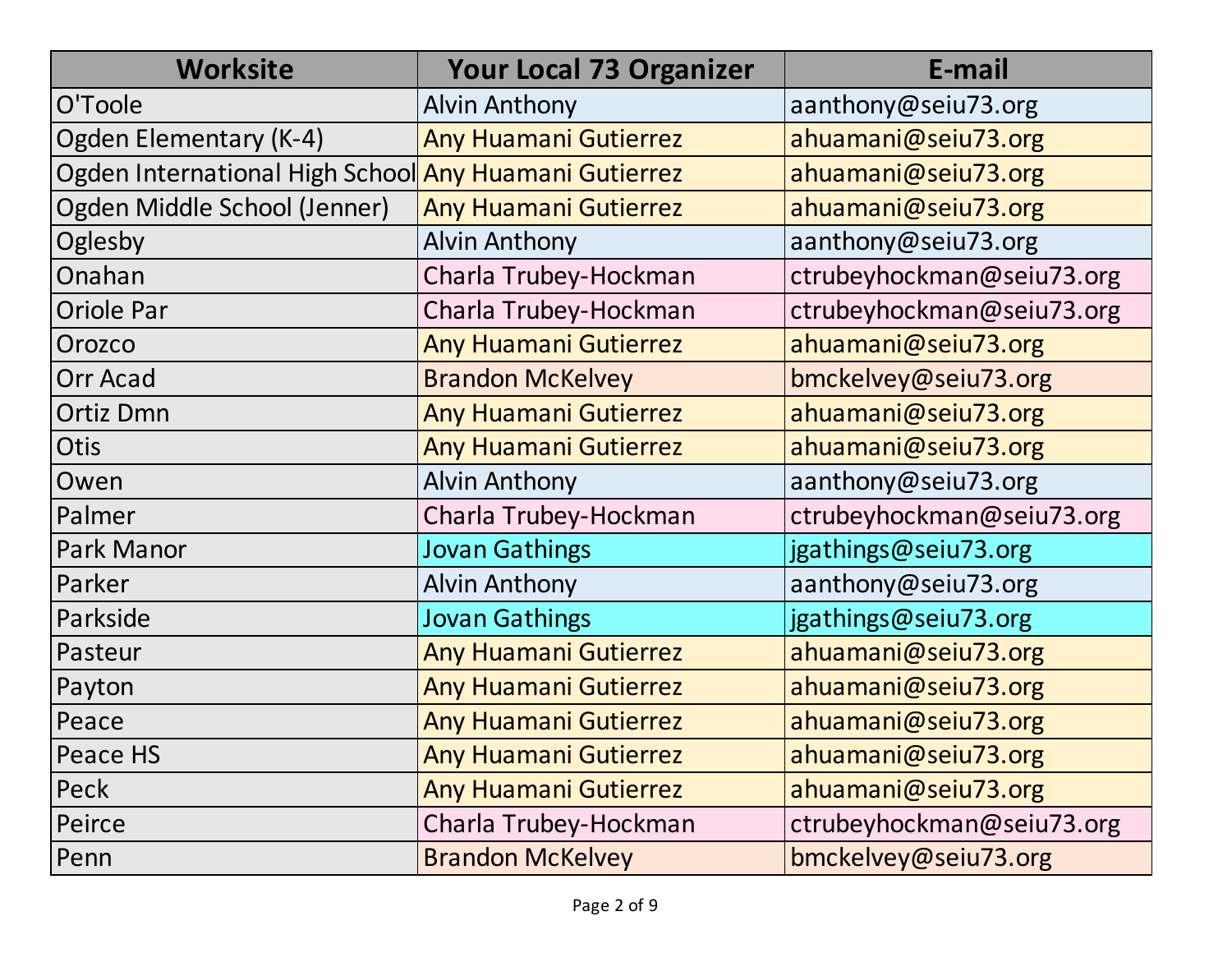| <b>Worksite</b>             | <b>Your Local 73 Organizer</b> | E-mail                    |
|-----------------------------|--------------------------------|---------------------------|
| Perez                       | <b>Any Huamani Gutierrez</b>   | ahuamani@seiu73.org       |
| Pershg Est                  | <b>Jovan Gathings</b>          | jgathings@seiu73.org      |
| Peterson                    | Charla Trubey-Hockman          | ctrubeyhockman@seiu73.org |
| <b>Phillips</b>             | <b>Jovan Gathings</b>          | jgathings@seiu73.org      |
| <b>Phonix Mil</b>           | <b>Any Huamani Gutierrez</b>   | ahuamani@seiu73.org       |
| Piccolo El                  | <b>Brandon McKelvey</b>        | bmckelvey@seiu73.org      |
| Pickard                     | <b>Any Huamani Gutierrez</b>   | ahuamani@seiu73.org       |
| Pilsen                      | <b>Any Huamani Gutierrez</b>   | ahuamani@seiu73.org       |
| Pirie                       | <b>Jovan Gathings</b>          | jgathings@seiu73.org      |
| Plamondon                   | <b>Brandon McKelvey</b>        | bmckelvey@seiu73.org      |
| Poe Class                   | <b>Jovan Gathings</b>          | jgathings@seiu73.org      |
| Portage Pk                  | Charla Trubey-Hockman          | ctrubeyhockman@seiu73.org |
| Powell                      | <b>Jovan Gathings</b>          | jgathings@seiu73.org      |
| Prescott                    | <b>Brandon McKelvey</b>        | bmckelvey@seiu73.org      |
| <b>Princeton Eye Clinic</b> | <b>Any Huamani Gutierrez</b>   | ahuamani@seiu73.org       |
| Pritzker                    | <b>Any Huamani Gutierrez</b>   | ahuamani@seiu73.org       |
| Prosser                     | <b>Brandon McKelvey</b>        | bmckelvey@seiu73.org      |
| Prussing                    | Charla Trubey-Hockman          | ctrubeyhockman@seiu73.org |
| Pulaski                     | <b>Any Huamani Gutierrez</b>   | ahuamani@seiu73.org       |
| Pullman                     | <b>Jovan Gathings</b>          | jgathings@seiu73.org      |
| Randolph                    | <b>Alvin Anthony</b>           | aanthony@seiu73.org       |
| Ravenswood                  | Charla Trubey-Hockman          | ctrubeyhockman@seiu73.org |
| Ray                         | <b>Jovan Gathings</b>          | jgathings@seiu73.org      |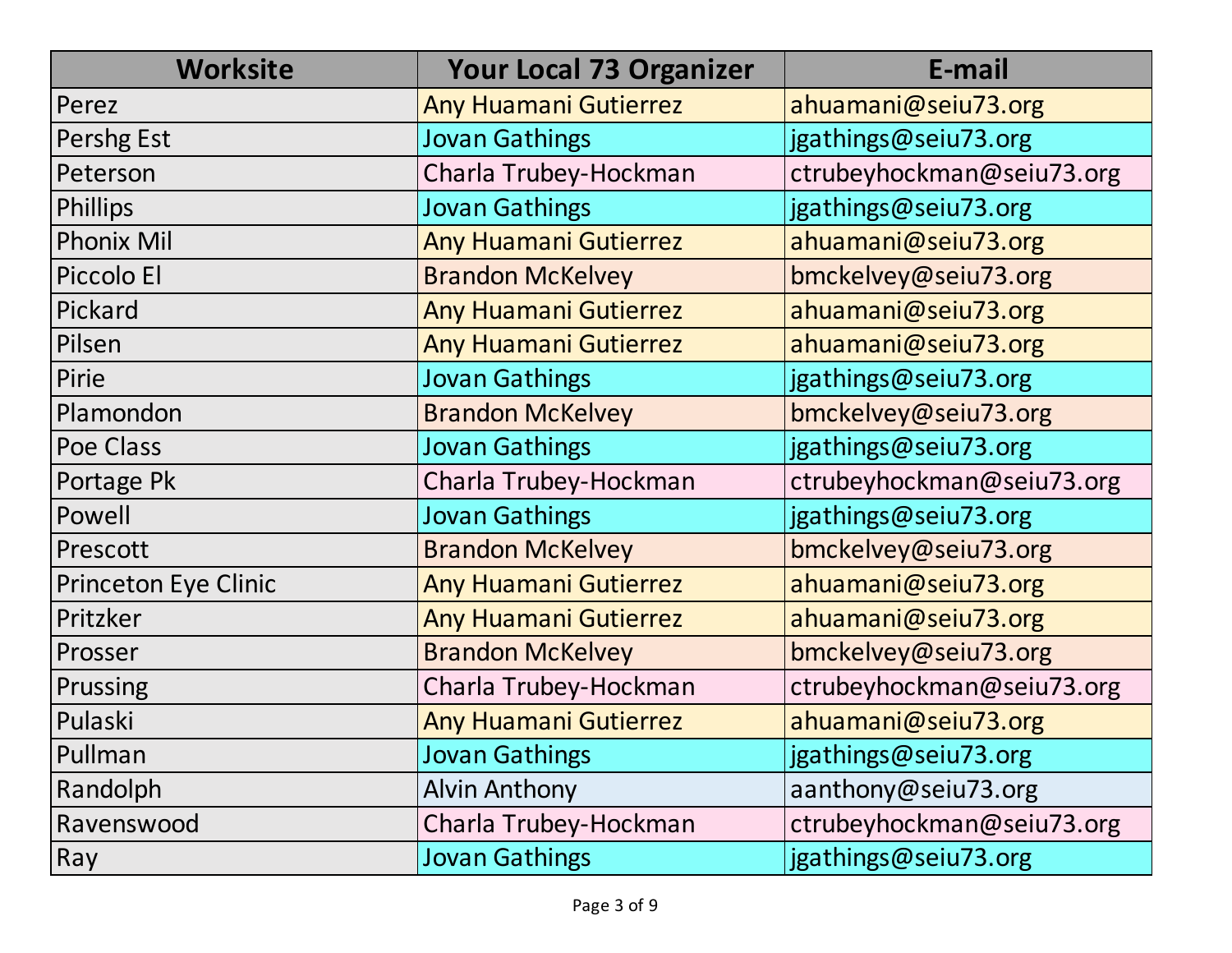| <b>Worksite</b>              | <b>Your Local 73 Organizer</b> | E-mail                    |
|------------------------------|--------------------------------|---------------------------|
| <b>Reavis</b>                | <b>Jovan Gathings</b>          | jgathings@seiu73.org      |
| <b>Reilly</b>                | <b>Brandon McKelvey</b>        | bmckelvey@seiu73.org      |
| Reinberg                     | Charla Trubey-Hockman          | ctrubeyhockman@seiu73.org |
| Revere                       | <b>Jovan Gathings</b>          | jgathings@seiu73.org      |
| <b>Richards</b>              | <b>Any Huamani Gutierrez</b>   | ahuamani@seiu73.org       |
| Richardson                   | <b>Alvin Anthony</b>           | aanthony@seiu73.org       |
| Rickover                     | Charla Trubey-Hockman          | ctrubeyhockman@seiu73.org |
| <b>Robert A Black Branch</b> | <b>Jovan Gathings</b>          | jgathings@seiu73.org      |
| Robeson                      | <b>Alvin Anthony</b>           | aanthony@seiu73.org       |
| Robinson                     | <b>Jovan Gathings</b>          | jgathings@seiu73.org      |
| <b>Rogers</b>                | Charla Trubey-Hockman          | ctrubeyhockman@seiu73.org |
| Roosevelt                    | Charla Trubey-Hockman          | ctrubeyhockman@seiu73.org |
| Rudolph                      | <b>Any Huamani Gutierrez</b>   | ahuamani@seiu73.org       |
| <b>Ruggles</b>               | <b>Jovan Gathings</b>          | jgathings@seiu73.org      |
| Ruiz                         | <b>Any Huamani Gutierrez</b>   | ahuamani@seiu73.org       |
| Ryder                        | <b>Alvin Anthony</b>           | aanthony@seiu73.org       |
| Sabin                        | <b>Brandon McKelvey</b>        | bmckelvey@seiu73.org      |
| Salazr Bil                   | <b>Any Huamani Gutierrez</b>   | ahuamani@seiu73.org       |
| Sandoval                     | <b>Any Huamani Gutierrez</b>   | ahuamani@seiu73.org       |
| Saucedo                      | <b>Any Huamani Gutierrez</b>   | ahuamani@seiu73.org       |
| Sauganash                    | Charla Trubey-Hockman          | ctrubeyhockman@seiu73.org |
| Sawyer                       | <b>Any Huamani Gutierrez</b>   | ahuamani@seiu73.org       |
| Sayre Lang                   | <b>Brandon McKelvey</b>        | bmckelvey@seiu73.org      |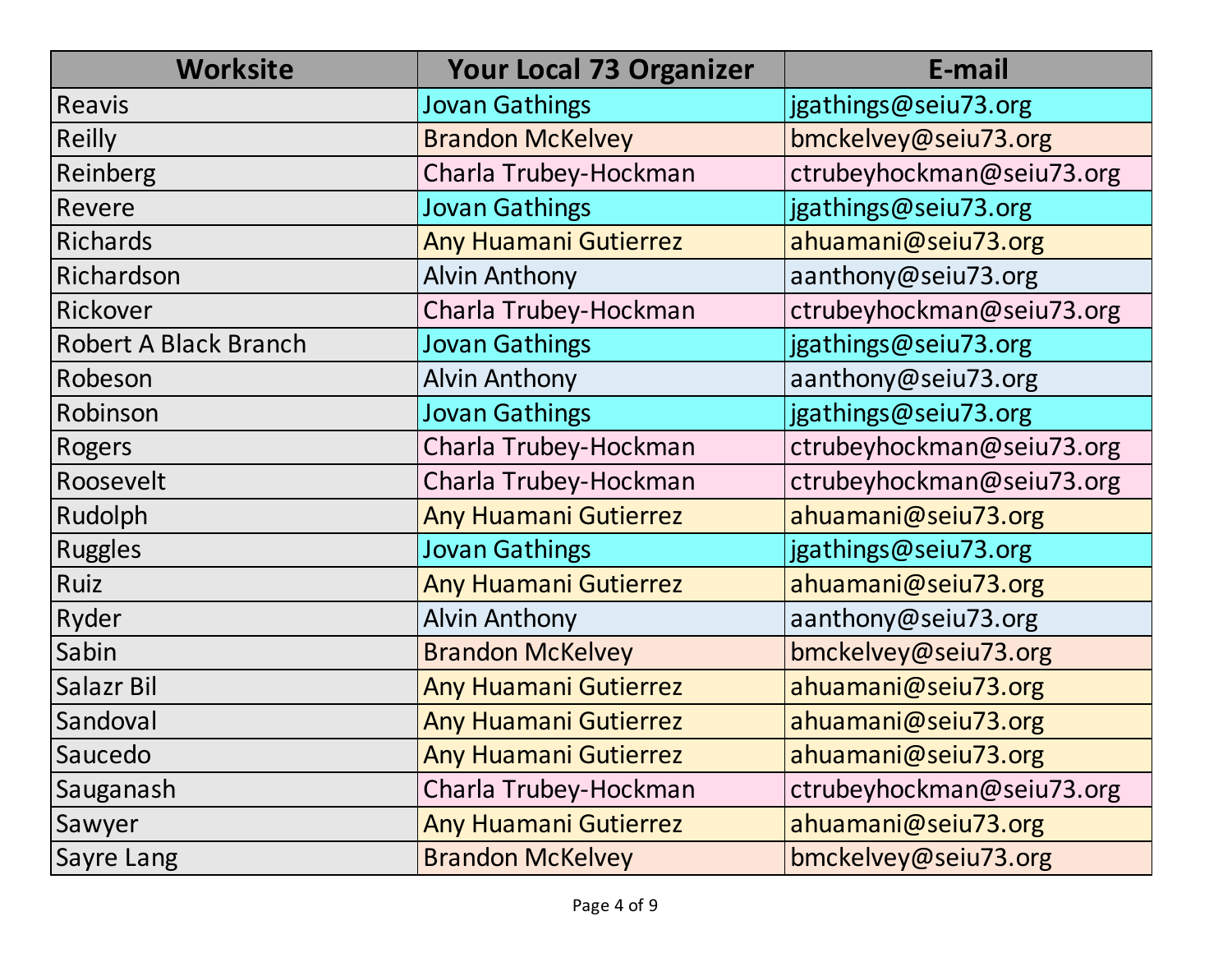| <b>Worksite</b>                    | <b>Your Local 73 Organizer</b> | E-mail                    |
|------------------------------------|--------------------------------|---------------------------|
| Scammon                            | Charla Trubey-Hockman          | ctrubeyhockman@seiu73.org |
| Schmid                             | <b>Jovan Gathings</b>          | jgathings@seiu73.org      |
| Schubert                           | <b>Brandon McKelvey</b>        | bmckelvey@seiu73.org      |
| Schurz                             | Charla Trubey-Hockman          | ctrubeyhockman@seiu73.org |
| Senn                               | Charla Trubey-Hockman          | ctrubeyhockman@seiu73.org |
| <b>Senn Academic Transition HS</b> | <b>Jovan Gathings</b>          | jgathings@seiu73.org      |
| Seward                             | Any Huamani Gutierrez          | ahuamani@seiu73.org       |
| Sheridan                           | <b>Any Huamani Gutierrez</b>   | ahuamani@seiu73.org       |
| Sherman                            | <b>Alvin Anthony</b>           | aanthony@seiu73.org       |
| Sherwood                           | <b>Alvin Anthony</b>           | aanthony@seiu73.org       |
| <b>Shields El</b>                  | Any Huamani Gutierrez          | ahuamani@seiu73.org       |
| <b>Shields Md</b>                  | <b>Any Huamani Gutierrez</b>   | ahuamani@seiu73.org       |
| Shoesmith                          | <b>Jovan Gathings</b>          | jgathings@seiu73.org      |
| Shoop                              | <b>Jovan Gathings</b>          | jgathings@seiu73.org      |
| Simeon                             | <b>Alvin Anthony</b>           | aanthony@seiu73.org       |
| Simpson                            | <b>Any Huamani Gutierrez</b>   | ahuamani@seiu73.org       |
| Skinner                            | <b>Any Huamani Gutierrez</b>   | ahuamani@seiu73.org       |
| <b>Skinner Nt</b>                  | <b>Brandon McKelvey</b>        | bmckelvey@seiu73.org      |
| Smith                              | <b>Jovan Gathings</b>          | jgathings@seiu73.org      |
| Smyser                             | Charla Trubey-Hockman          | ctrubeyhockman@seiu73.org |
| Smyth                              | <b>Any Huamani Gutierrez</b>   | ahuamani@seiu73.org       |
| Solomon                            | Charla Trubey-Hockman          | ctrubeyhockman@seiu73.org |
| Solorio HS                         | <b>Any Huamani Gutierrez</b>   | ahuamani@seiu73.org       |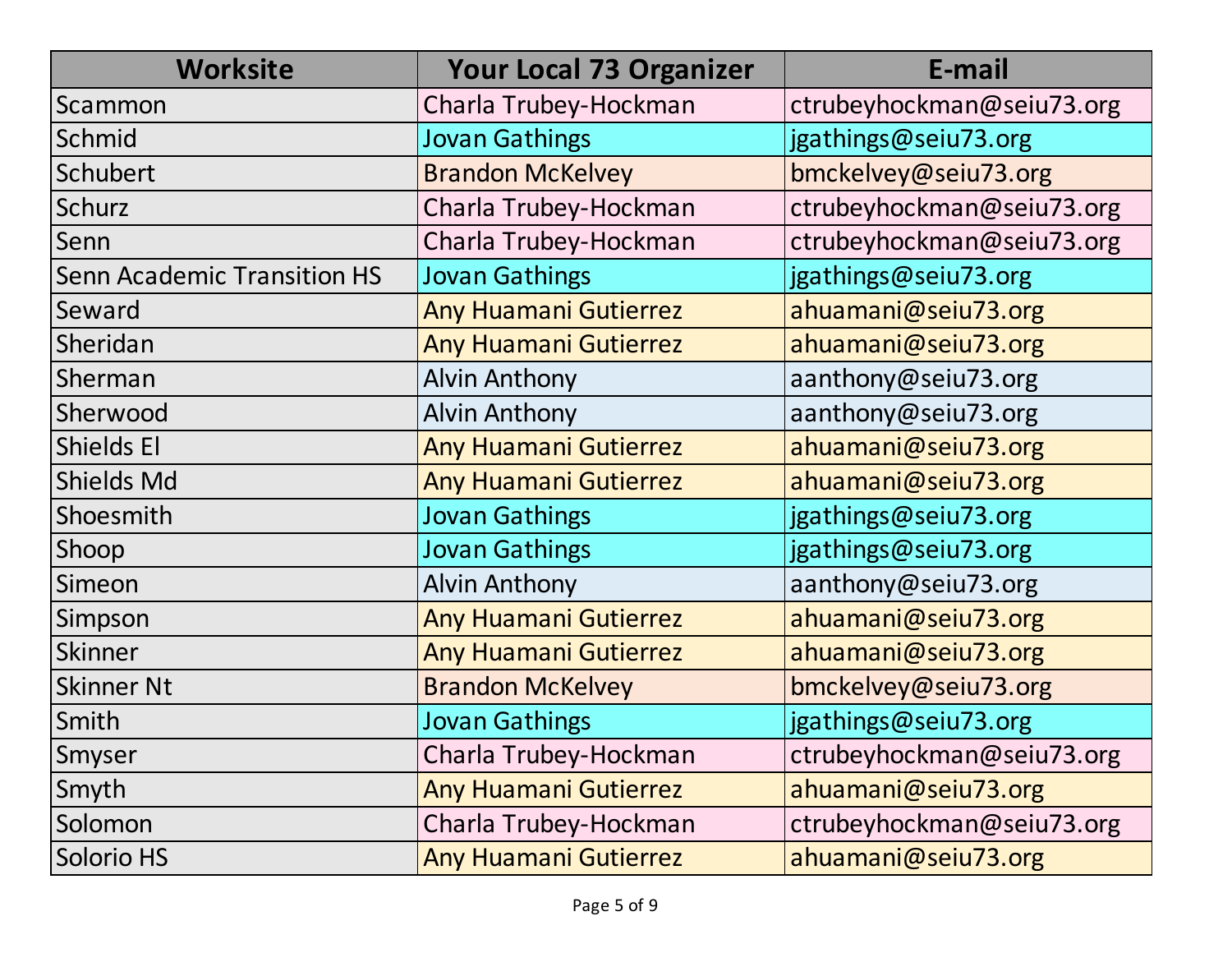| <b>Worksite</b>              | <b>Your Local 73 Organizer</b> | E-mail                    |
|------------------------------|--------------------------------|---------------------------|
| Sor Juana                    | Any Huamani Gutierrez          | ahuamani@seiu73.org       |
| South Loop                   | <b>Any Huamani Gutierrez</b>   | ahuamani@seiu73.org       |
| Southeast                    | <b>Jovan Gathings</b>          | jgathings@seiu73.org      |
| Southside                    | <b>Alvin Anthony</b>           | aanthony@seiu73.org       |
| Spencer                      | <b>Brandon McKelvey</b>        | bmckelvey@seiu73.org      |
| <b>Spry Elem</b>             | <b>Any Huamani Gutierrez</b>   | ahuamani@seiu73.org       |
| <b>Spry HS</b>               | <b>Any Huamani Gutierrez</b>   | ahuamani@seiu73.org       |
| <b>SS Fn Arts</b>            | <b>Jovan Gathings</b>          | jgathings@seiu73.org      |
| <b>St Augustine</b>          | <b>Jovan Gathings</b>          | jgathings@seiu73.org      |
| <b>Stagg</b>                 | <b>Alvin Anthony</b>           | aanthony@seiu73.org       |
| <b>Start Early - Educare</b> | <b>Any Huamani Gutierrez</b>   | ahuamani@seiu73.org       |
| <b>Steinmetz</b>             | <b>Brandon McKelvey</b>        | bmckelvey@seiu73.org      |
| <b>STEM Mag</b>              | <b>Any Huamani Gutierrez</b>   | ahuamani@seiu73.org       |
| Stevenson                    | <b>Alvin Anthony</b>           | aanthony@seiu73.org       |
| Sth Shr Co                   | <b>Jovan Gathings</b>          | jgathings@seiu73.org      |
| <b>Stock</b>                 | Charla Trubey-Hockman          | ctrubeyhockman@seiu73.org |
| <b>Stone Acad</b>            | Charla Trubey-Hockman          | ctrubeyhockman@seiu73.org |
| <b>Suder Mont</b>            | <b>Any Huamani Gutierrez</b>   | ahuamani@seiu73.org       |
| Sullivan                     | Charla Trubey-Hockman          | ctrubeyhockman@seiu73.org |
| Sumner                       | <b>Brandon McKelvey</b>        | bmckelvey@seiu73.org      |
| Sutherland                   | <b>Alvin Anthony</b>           | aanthony@seiu73.org       |
| Swift                        | Charla Trubey-Hockman          | ctrubeyhockman@seiu73.org |
| Taft                         | Charla Trubey-Hockman          | ctrubeyhockman@seiu73.org |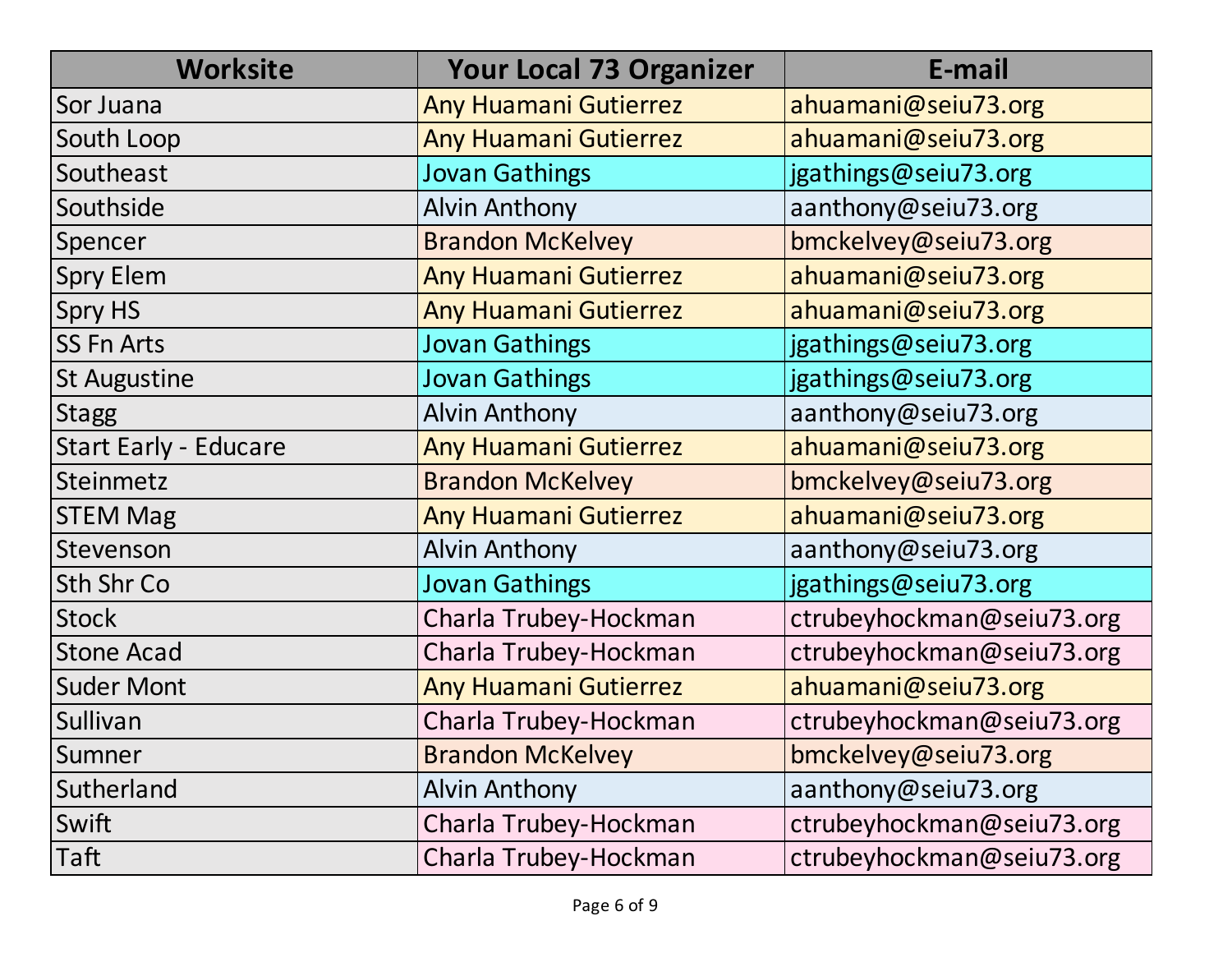| <b>Worksite</b>                   | <b>Your Local 73 Organizer</b> | E-mail                    |
|-----------------------------------|--------------------------------|---------------------------|
| Talcott                           | Any Huamani Gutierrez          | ahuamani@seiu73.org       |
| Talman                            | <b>Any Huamani Gutierrez</b>   | ahuamani@seiu73.org       |
| Tanner                            | <b>Jovan Gathings</b>          | jgathings@seiu73.org      |
| Tarkington                        | <b>Alvin Anthony</b>           | aanthony@seiu73.org       |
| Taylor                            | <b>Jovan Gathings</b>          | jgathings@seiu73.org      |
| Telpochcal                        | <b>Any Huamani Gutierrez</b>   | ahuamani@seiu73.org       |
| Thorp J N                         | <b>Jovan Gathings</b>          | jgathings@seiu73.org      |
| Thorp Oa                          | Charla Trubey-Hockman          | ctrubeyhockman@seiu73.org |
| Tilden                            | <b>Any Huamani Gutierrez</b>   | ahuamani@seiu73.org       |
| Till Acdm                         | <b>Jovan Gathings</b>          | jgathings@seiu73.org      |
| Tilton                            | <b>Brandon McKelvey</b>        | bmckelvey@seiu73.org      |
| <b>Tm Englwd</b>                  | <b>Alvin Anthony</b>           | aanthony@seiu73.org       |
| Tonti                             | Any Huamani Gutierrez          | ahuamani@seiu73.org       |
| <b>Turn-Drw</b>                   | <b>Alvin Anthony</b>           | aanthony@seiu73.org       |
| Twain                             | <b>Alvin Anthony</b>           | aanthony@seiu73.org       |
| U of C Chr-Woodlawn               | <b>Jovan Gathings</b>          | jgathings@seiu73.org      |
| U of C Donohughe                  | <b>Jovan Gathings</b>          | jgathings@seiu73.org      |
| Uplift                            | Charla Trubey-Hockman          | ctrubeyhockman@seiu73.org |
| <b>Urban Prep</b>                 | <b>Jovan Gathings</b>          | jgathings@seiu73.org      |
| <b>Urban Prep West</b>            | <b>Any Huamani Gutierrez</b>   | ahuamani@seiu73.org       |
| Vanderpoel                        | <b>Alvin Anthony</b>           | aanthony@seiu73.org       |
| Vaughn                            | Charla Trubey-Hockman          | ctrubeyhockman@seiu73.org |
| <b>Velma Thomas Ear Child Ctr</b> | <b>Any Huamani Gutierrez</b>   | ahuamani@seiu73.org       |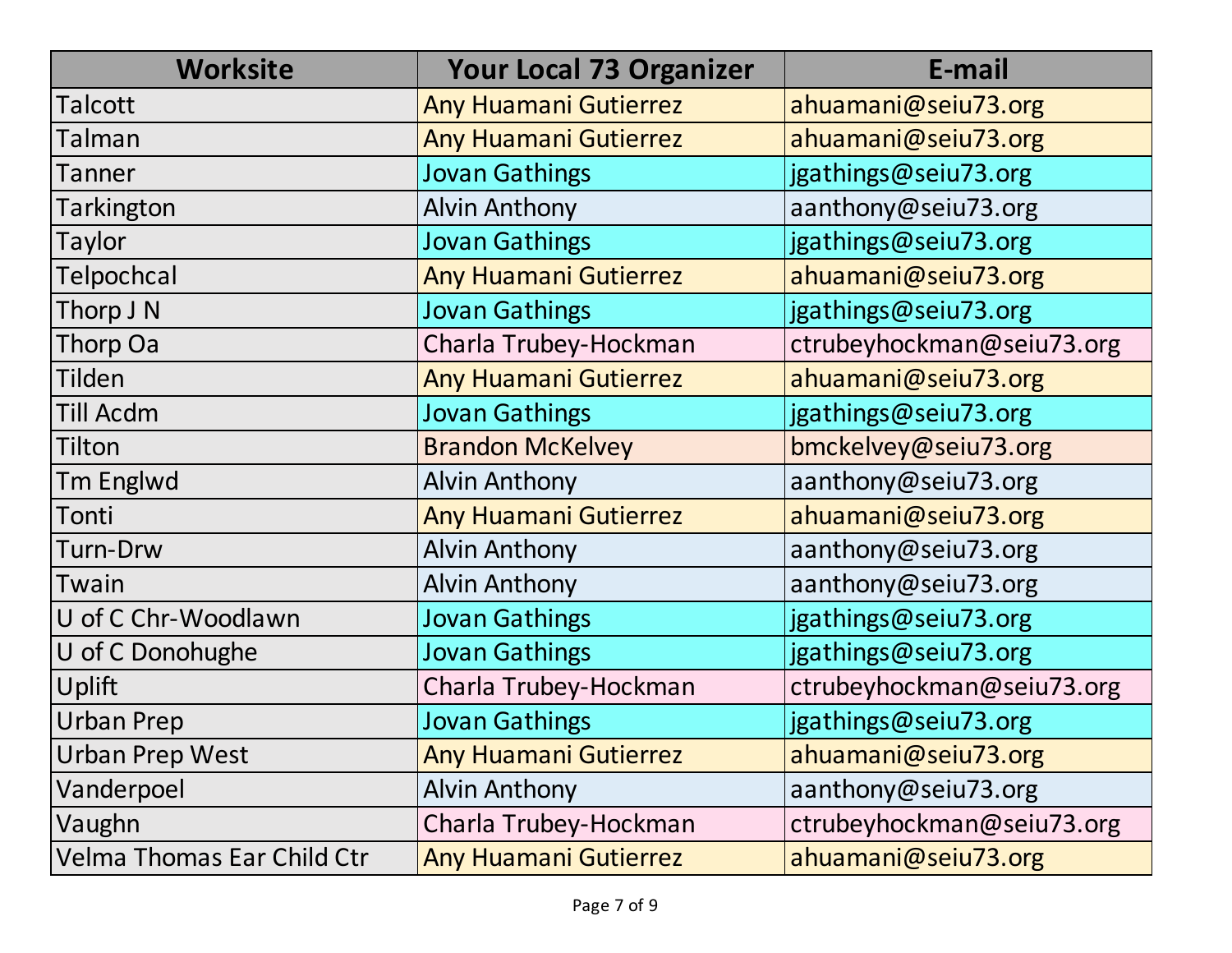| <b>Worksite</b>   | <b>Your Local 73 Organizer</b> | E-mail                    |
|-------------------|--------------------------------|---------------------------|
| VickVillage       | <b>Alvin Anthony</b>           | aanthony@seiu73.org       |
| Volta             | Charla Trubey-Hockman          | ctrubeyhockman@seiu73.org |
| <b>Von Steubn</b> | Charla Trubey-Hockman          | ctrubeyhockman@seiu73.org |
| Wacker            | <b>Alvin Anthony</b>           | aanthony@seiu73.org       |
| Wadsworth         | <b>Jovan Gathings</b>          | jgathings@seiu73.org      |
| Walsh             | <b>Any Huamani Gutierrez</b>   | ahuamani@seiu73.org       |
| Ward              | <b>Any Huamani Gutierrez</b>   | ahuamani@seiu73.org       |
| <b>Ward Laura</b> | <b>Brandon McKelvey</b>        | bmckelvey@seiu73.org      |
| Warren            | <b>Jovan Gathings</b>          | jgathings@seiu73.org      |
| Washing H         | <b>Jovan Gathings</b>          | jgathings@seiu73.org      |
| Washington        | <b>Jovan Gathings</b>          | jgathings@seiu73.org      |
| Washngtn G        | <b>Jovan Gathings</b>          | jgathings@seiu73.org      |
| <b>Waters</b>     | Charla Trubey-Hockman          | ctrubeyhockman@seiu73.org |
| Webster           | <b>Brandon McKelvey</b>        | bmckelvey@seiu73.org      |
| <b>Wells</b>      | <b>Any Huamani Gutierrez</b>   | ahuamani@seiu73.org       |
| <b>Wells Prep</b> | <b>Any Huamani Gutierrez</b>   | ahuamani@seiu73.org       |
| Wentworth         | <b>Alvin Anthony</b>           | aanthony@seiu73.org       |
| <b>West Park</b>  | <b>Brandon McKelvey</b>        | bmckelvey@seiu73.org      |
| <b>West Ridge</b> | Charla Trubey-Hockman          | ctrubeyhockman@seiu73.org |
| Westcott          | <b>Alvin Anthony</b>           | aanthony@seiu73.org       |
| Westnghse         | <b>Brandon McKelvey</b>        | bmckelvey@seiu73.org      |
| Whistler          | <b>Jovan Gathings</b>          | jgathings@seiu73.org      |
| White             | <b>Jovan Gathings</b>          | jgathings@seiu73.org      |